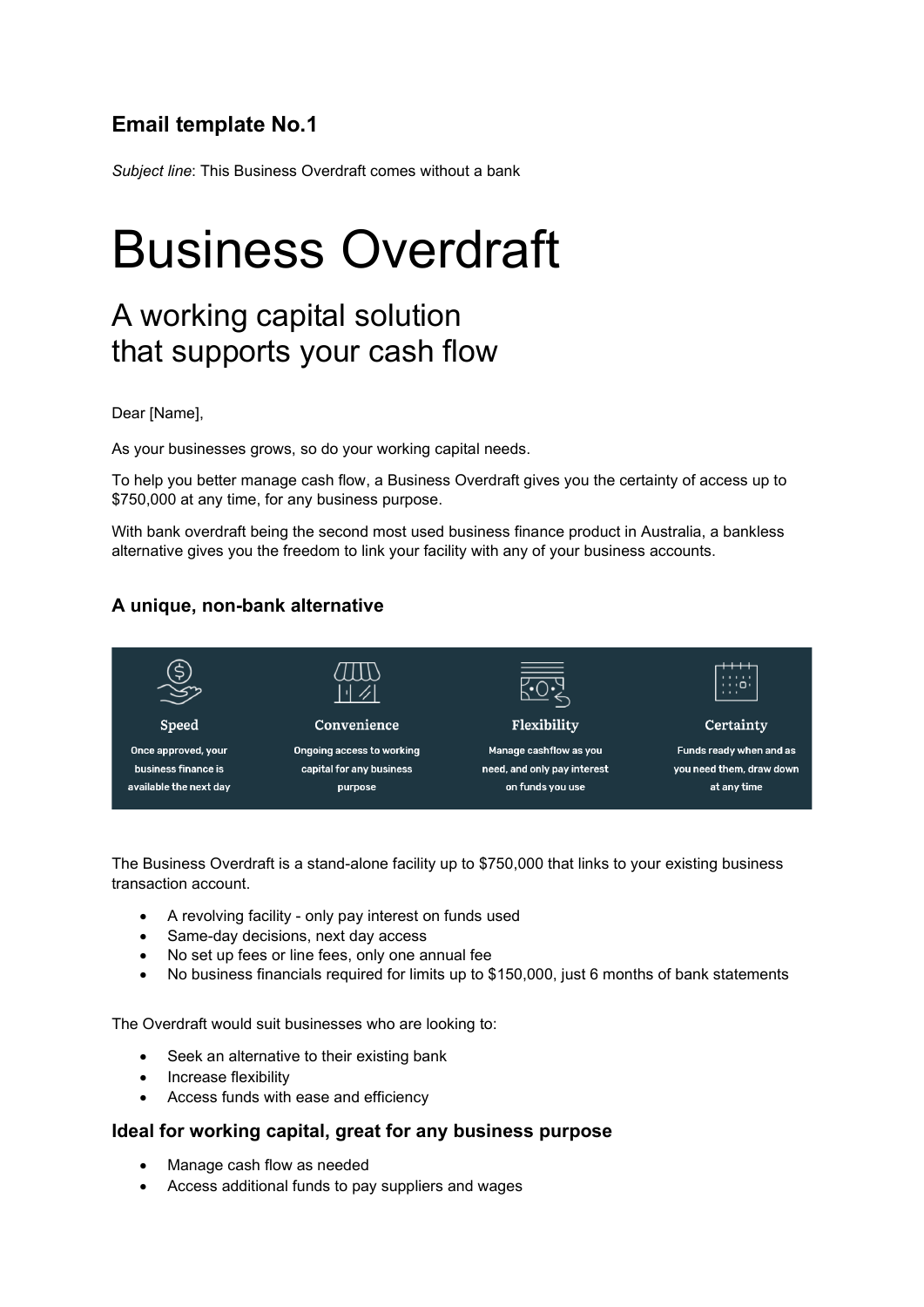- Expand your business by investing in marketing campaigns
- Buy inventory throughout the year

### **What you need to apply**

- An ABN registered for at least 3 years
- Annual turnover \$250,000+
- Annual financial statements may be required for overdrafts over \$150,000

### **Download the product guide**

Best regards,

[Name] [Company name] [company address] [company website] [phone number and email]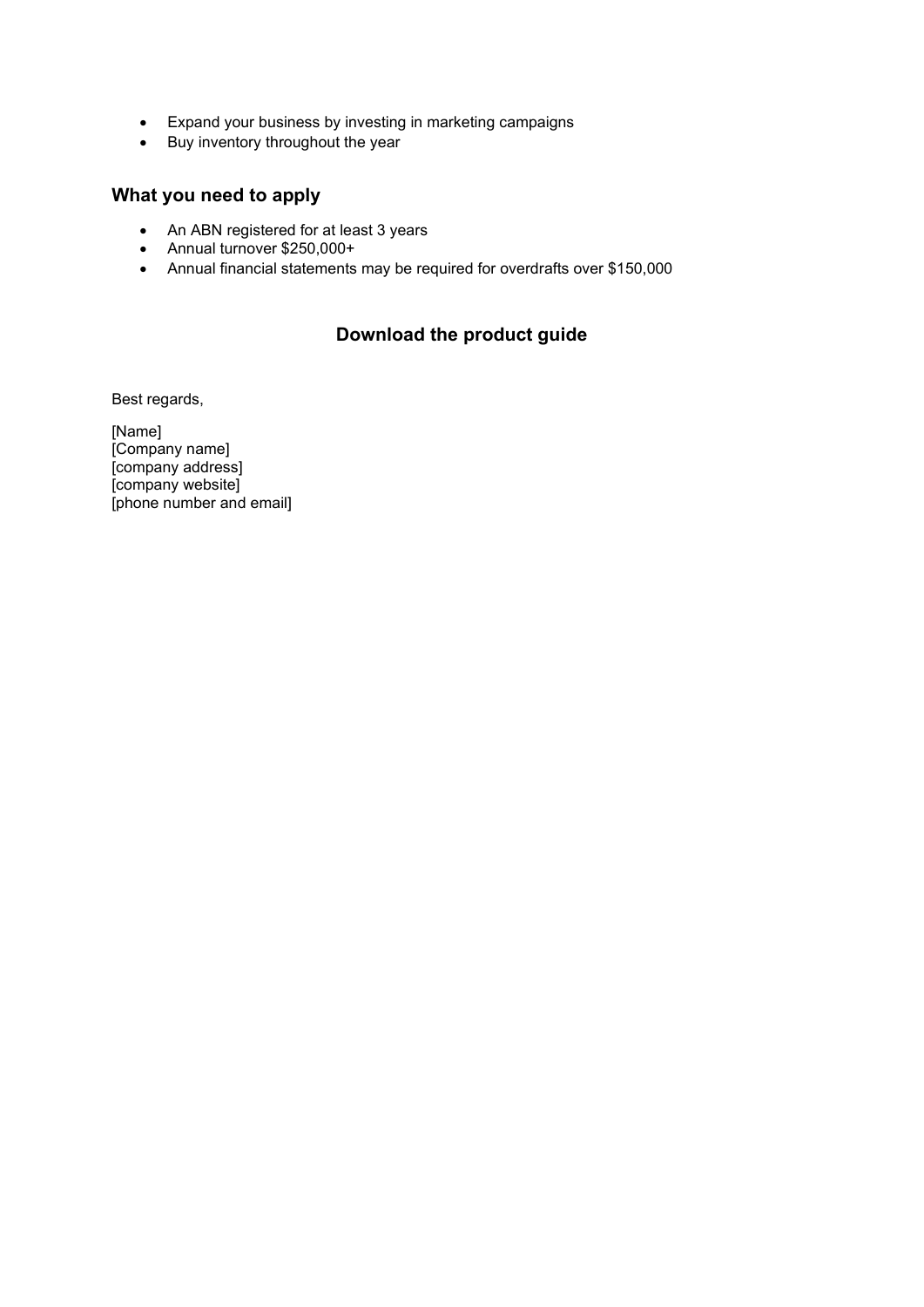## **Email template No.2**

*Subject line*: A bankless Business Overdraft for all your working capital needs.

# Business Overdraft

# A fully revolving facility without the bank

#### Dear [Name],

For ease, simplicity and familiarity, few financial products can beat the overdraft.

After credit cards, it's the second most popular business finance product in Australia.

And now there's a Business Overdraft that can be used with any of your business transaction account(s).

As a stand-alone facility up to \$750,000, it can be linked to any institution, giving you an option beyond your existing bank.

### **Great features**

To help bridge working capital gaps or support cash flow, a Business Overdraft gives you the certainty of access to funds at any time, for any business purpose.

- Fully revolving facility, only pay interest on funds used
- Readily available funds when you need them
- Same-day decisions, next day access
- No set up fees or line fees, only one annual fee

#### **Simple process**